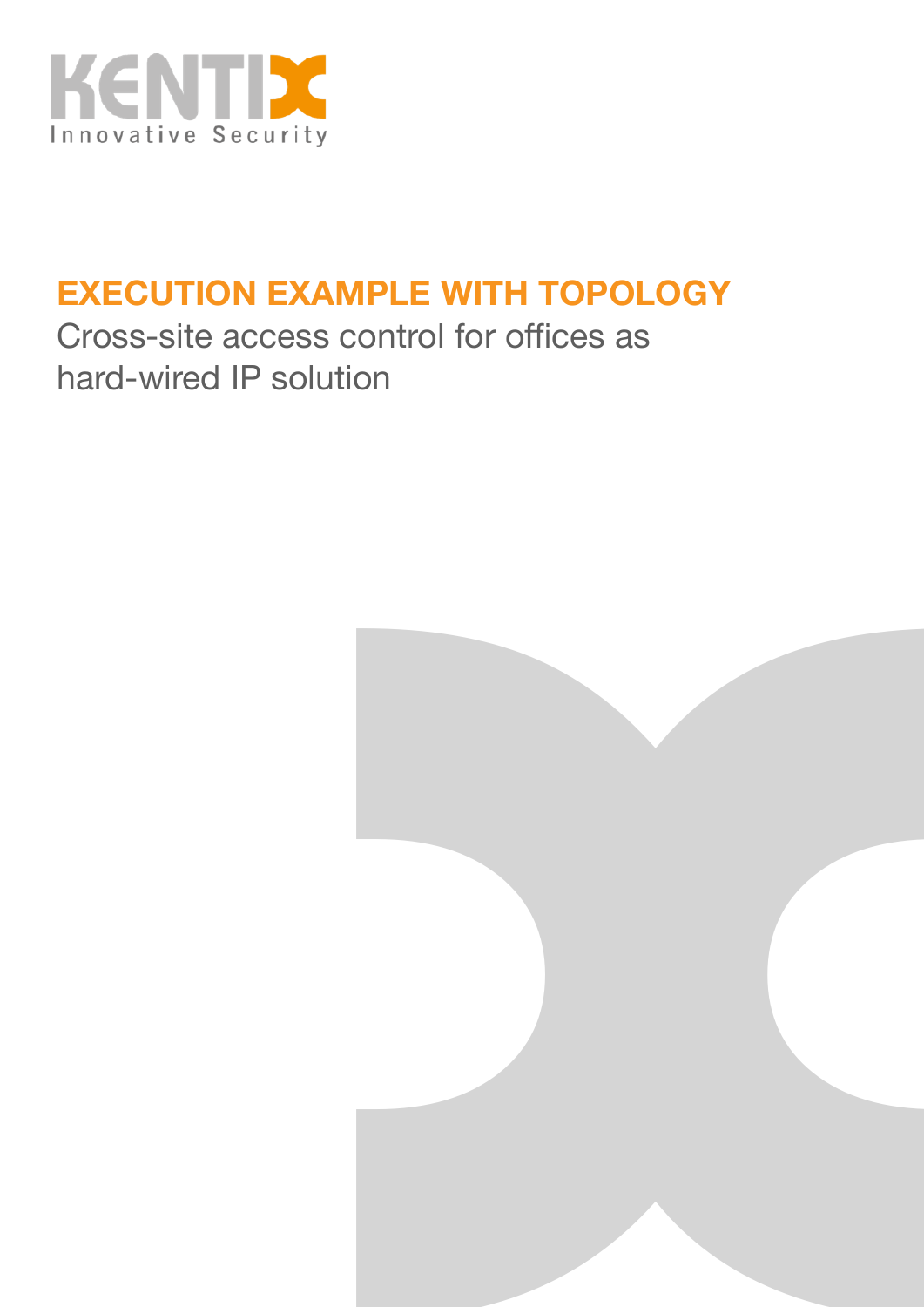

## Cross-site access control for offices as hard-wired IP solution

#### *The requirements*

*Securing of non-public doors on or in the building against unauthorised access for individual or several branches. The administration of users and authorisations for the individual branches should be centralised and all locations should be combined into one system in order to keep the administrative effort low.* 

*All accesses are stored in a central logbook. In critical areas, a video connection should also be established to improve monitoring. The entire installation is completely IP-based, without radio or battery operated components.*

#### *The Kentix system solution*

The Kentix DoorLock access system is used to secure the building or rooms with regard to authorised or unauthorised access. The IP wall reader is installed in the door area. The AccessManager SmartRelay can be installed in a flush-mounted box directly under the reader or in the room on a top-hat rail.

The IP wall readers are connected to the SmartRelay via the hard wiring. The SmartRelay provides central management for up to 2 connected doors via a web interface. At the same time the module contains a central logbook of all booking events. Bookings in the entrance area are automatically linked to a video image.

Several SmartRelays can be connected to one system, so that changes only have to be made at one point. This means that the system can be expanded at any time to include additional branch locations. As the IP wall readers are suitable for outdoor use, they can also be used for barriers or rolling gates, for example.

IP wall readers and SmartRelay are also fully compatible with all other DoorLock components (radio knob, door handle, cabinet locks) and can be combined with them.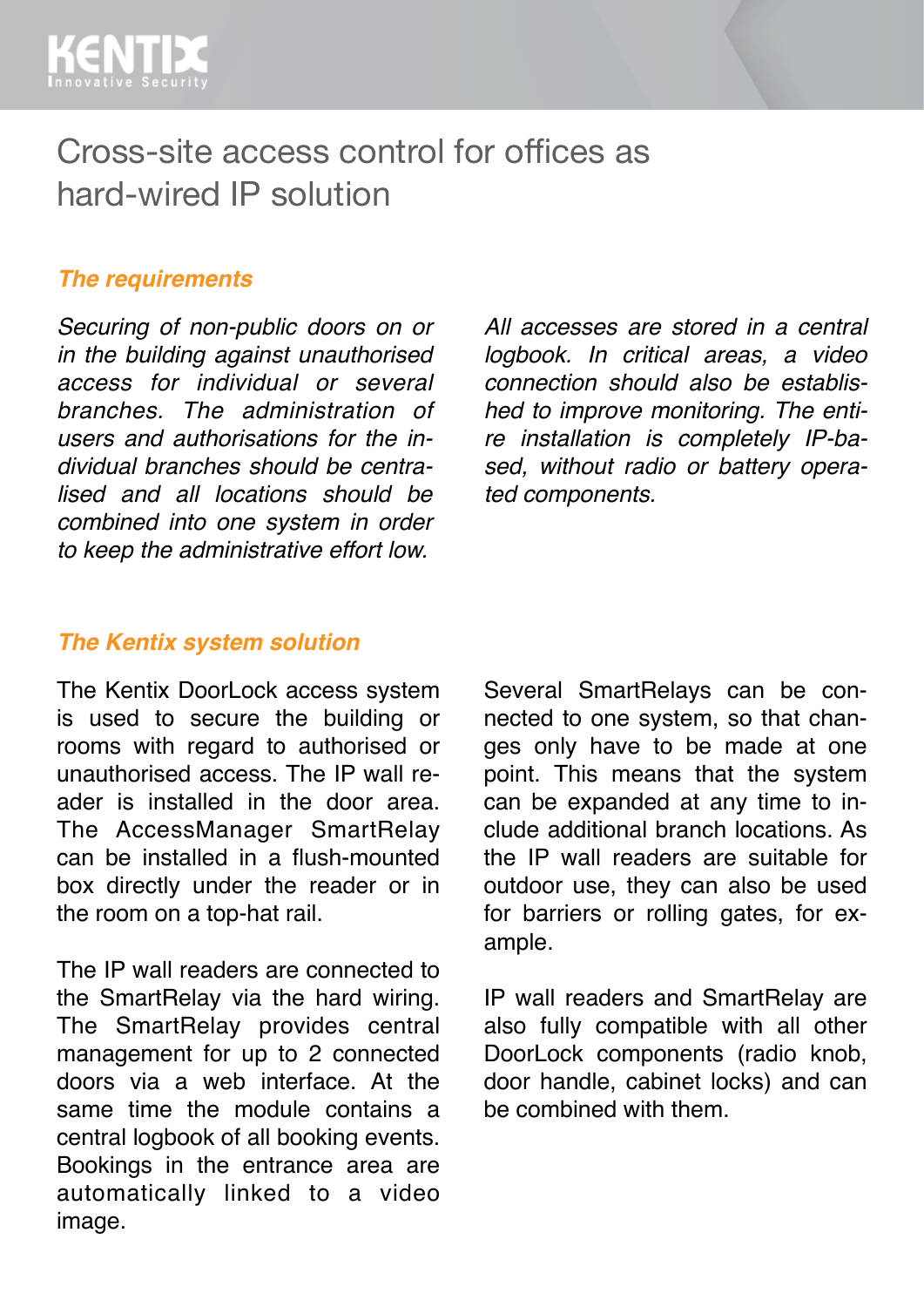